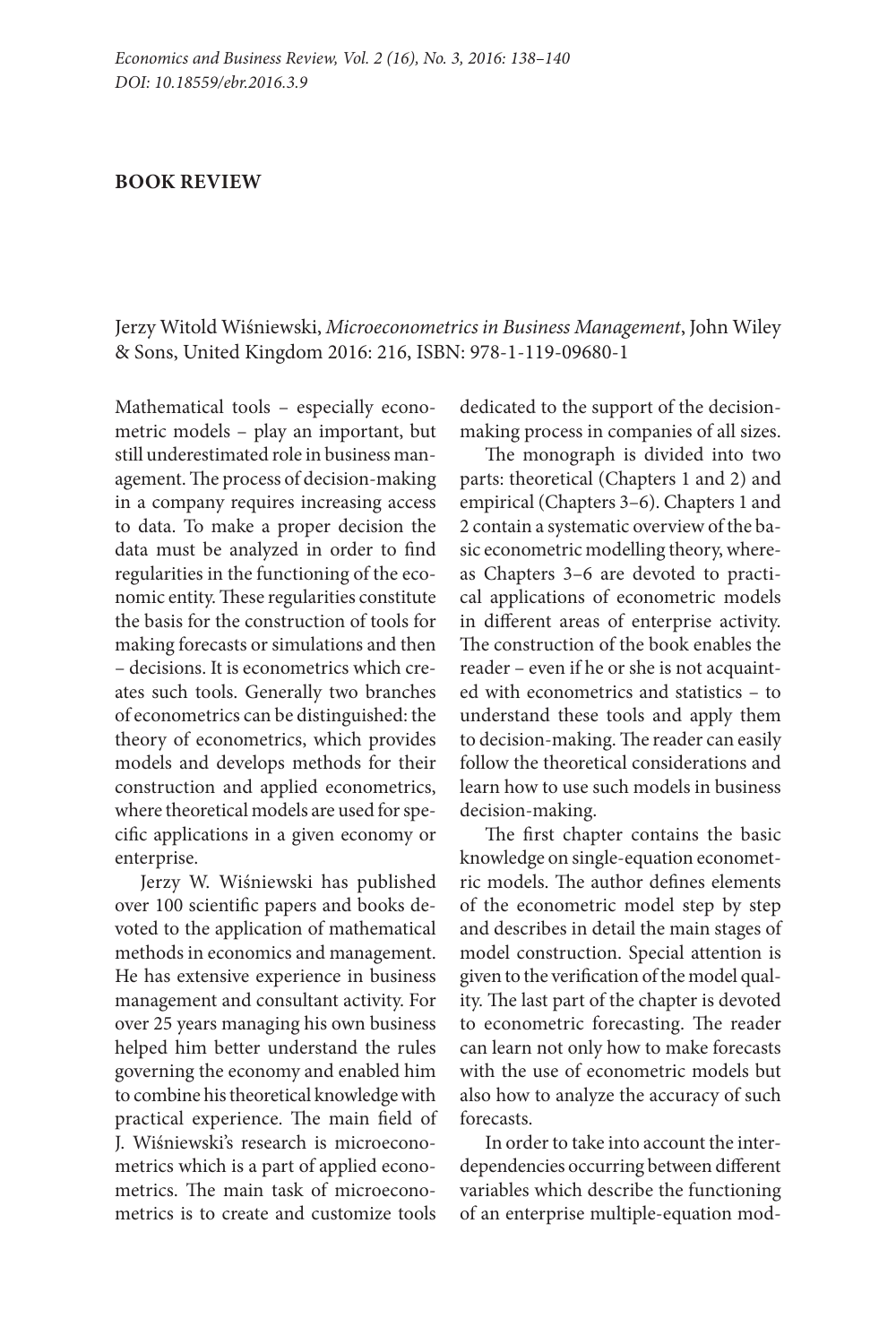els must be applied. Such models are the subject of consideration in Chapter 2. The author presents a classification of multiple-equation models based on the mechanism of interrelations between interdependent variables, discusses the problem of model identification, explains how the parameters of a multiple-equation model are estimated and how the forecasts based on such models are constructed.

The efficiency of the use of econometric models in enterprises for decisionmaking purposes depends on a proper knowledge and good understanding of microeconomics and the enterprise theory on the part of the model constructor. In Chapters 3–6 the reader is made familiar with the functioning of different sized companies and learns how to describe the main areas of a company's activity with mathematical equations. The author considers two separate groups of enterprises: the first group covers large- and mediumsized companies, the second – small ones (unfortunately in the book there are no formal definitions of large, medium and small enterprises). The relationships between various economic processes and variables in a company are presented in Figure 3.1 (for large- and medium-sized company) and in Figure 4.1 (for a small company). The systems presented in these figures play the key role in understanding the way of model construction and especially of defining the model equations.

Chapter 3 is devoted to the application of an econometric recursive multi-equation model to large- and medium-sized enterprises. Based on Figure 3.1 J. Wiśniewski explains the main rules governing the functioning of such enterprises and presents a general structural form of the model which describes them. The parameters of the model were estimated with the use of the EViews 4 package based on real quarterly data collected by the author during his business activity. The estimation results are presented in the form of computer-outputs and charts. The last ones show the actual values of each interdependent variable, its theoretical values resulting from the empirical model and the residuals of the model. For a reader who is not familiar with econometrics it can be difficult to follow the estimation results as there are no model equations quoted. There is also no explanation as to what kind of information results from some of the statistics given in the computer outputs (log likelihood, Akaike information criterion, F-statistic). In the final part of Chapter 3 the author shows how to apply the constructed model to make forecasts of the endogenous variables describing the enterprise and how to decide on the basis of absolute and relative errors whether the obtained forecasts are acceptable or not.

Chapter 4 presents an empirical multiple-equation model of a small-sized enterprise. The system of interdependencies shown in Figure 4.1 constitutes the basis for defining the variables appearing in the model. The way of presentation of the estimation results is different from that in Chapter 3. There are no computer outputs and no information concerning the program which was used for the estimation of the model's parameters. Instead of this for each interdependent variable there are two model equations given: one equation based on monthly data and one based on quarterly data. In case of four variables – although without any comments – the empirical distribution of the residuals is also presented. In this chapter the author pays more attention to the interpretation of the parameters' signs and values He also interprets the value of Durbin-Watson statistic.

The last two chapters are devoted to the modeling of two special areas in management of a small company: financial li